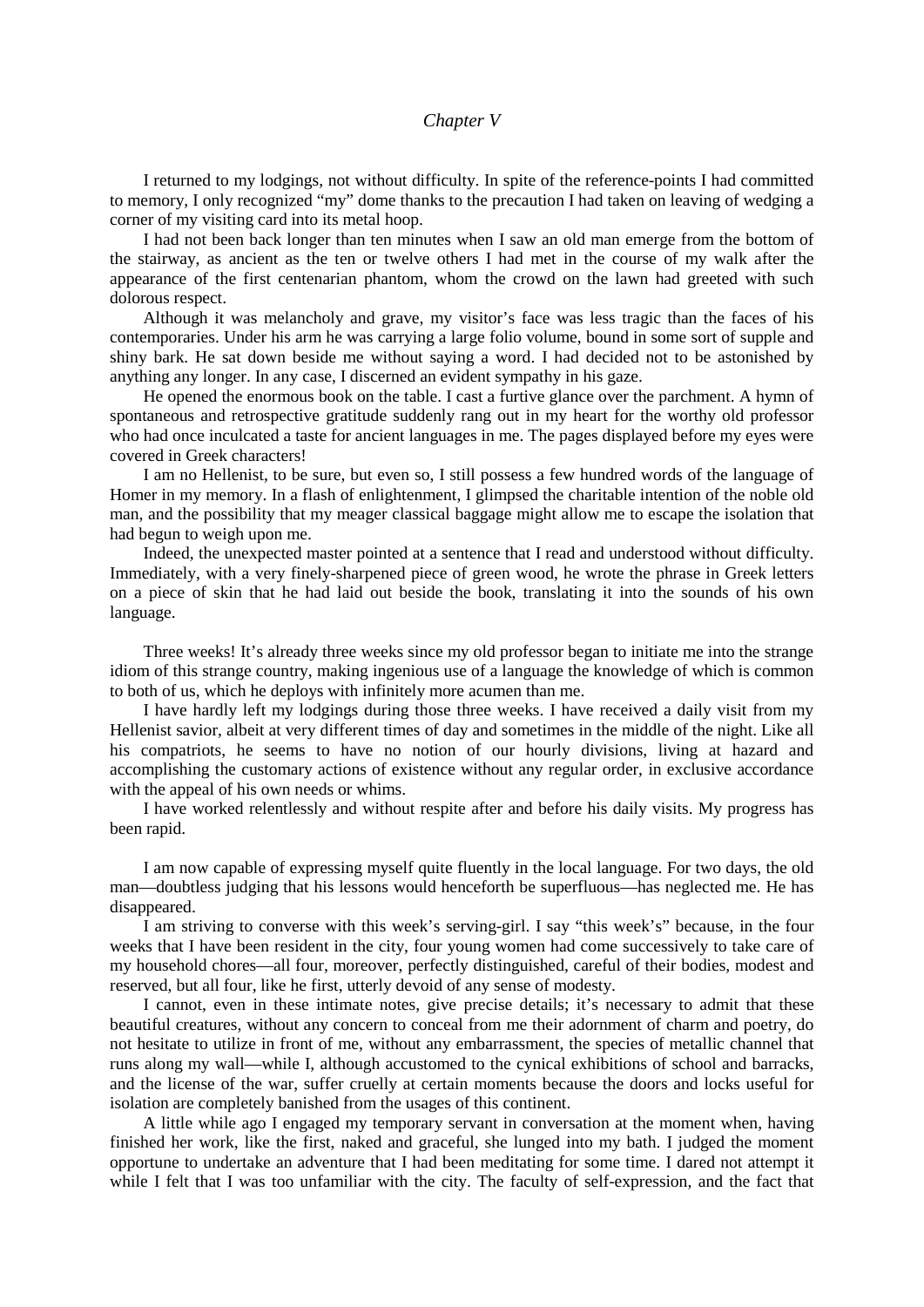people had become accustomed to my presence gave me a greater boldness. I was considered now without curiosity: I passed unnoticed: I could take the risk.

My dainty chambermaid told me without difficulty that her name was Amya. In spite of her extreme facility in showing herself…without veils…she is certainly innocent and pure, for she remained, when I began the assault by opening fire in a sentimental vein, as bewildered as a Pyrenean shepherdess to whom one read from Claudel.<sup>I</sup> Nothing was able to extract her from a polite but cold impassivity.

Suddenly calmed by her coolness, I went out, prey to a great irritation and strange thoughts.

I wondered if I might be resident among a people simultaneously afflicted with eroticism and exhibitionism. The check that I had just experienced did not cripple that hypothesis. On every streetcorner, in public, couples were in an amorous mood, and proving it simply by coming together at hazard, on the road side, without any preliminaries. In a number of houses into which I had penetrated, moved by curiosity, in accordance with the customary freedom of the locale, I had come across people occupied in demonstrating to one another that they belonged to different sexes without causing them the slightest embarrassment. It was the world of prostitution elevated to the height of a State institution.

I dare not even show astonishment in the conversations that I am beginning to have with various people; so natural are these mores to my friendly hosts that I fear offending them by some remark, or causing them to burst out laughing.

Two incidents today.

I have been the object of a disagreeable approach. A procession composed of old and mature men came into my home without any warning. That is the custom here. The one marching at the head addressed a speech to me deliberately conceived in simple terms, doubtless in order that I would be better able to grasp its meaning: a very civil discourse, moreover, even flattering. In conclusion, he asked me to give him my watch. I handed it to him without any apprehension.

Then the man, although perfectly respectable, deposited my worthy chronometer in the bowl on top of the tripod, on the lighting-stones. He poured out a few drops of the mysterious liquid that produces the light. The glass of my poor watch splintered with a noise that pinched my heart, and the metals—the gold and the platinum—melted; within a short space of time, they evaporated.

I must have had a singularly bewildered expression during that rapid operation, for one of the men in the group felt obliged to resume speaking and to give me a brief explanation.

"Brother," he declared, "we apologize for having perhaps annoyed you, but the law of contentment is the supreme law of our city, and the science of passing time is the conception of death that plants itself within us."

The conception of death! I have convinced myself, this very day, that these people are completely and absolutely ignorant of its bitterness. I was wandering, head in the clouds, around the great domes in the center of the park, which light what the indigenes call, in terms that I don't understand: "the meeting-pace of the sage guides of the State and the guardians." At the top of the staircase of a private dwelling I saw a gathering of curious individuals that astonished me. An enormous wooden tub, vaguely affecting the form of a bath, was placed to the right of the entrance.

Standing apart from the crowd, but close enough to see and hear, I paused momentarily, intrigued by the presence of the people, evidently gathered for a special ceremony. I was soon fixed to the spot. Although the faculty of astonishment has been weakened somewhat in ne since my arrival in this world unsuspected by my peers, into which I am assuredly the first to penetrate, I was unable to repress a start—not of fright but of surprise—on seeing suddenly emerge from the top of the stairway, behind two young men who were hauling it… a cadaver!

A woman, some girls and a boy of about 15 emerged from the subterranean dwelling behind the dead man—incontestably the family of the deceased. A singular family, whose members were conversing with one another, or with their friends in the procession, in a manner that was not only

<span id="page-1-0"></span><sup>&</sup>lt;sup>1</sup> Paul Claudel (1868-1955), a diplomat by profession and a devout Roman Catholic, became an outspoken devotee of literary Symbolism, elaborating scenes of human lovemaking as ostensible symbolic representations of divine love. Cynics suspected that this reasoning was merely an excuse for dalliance in eroticism.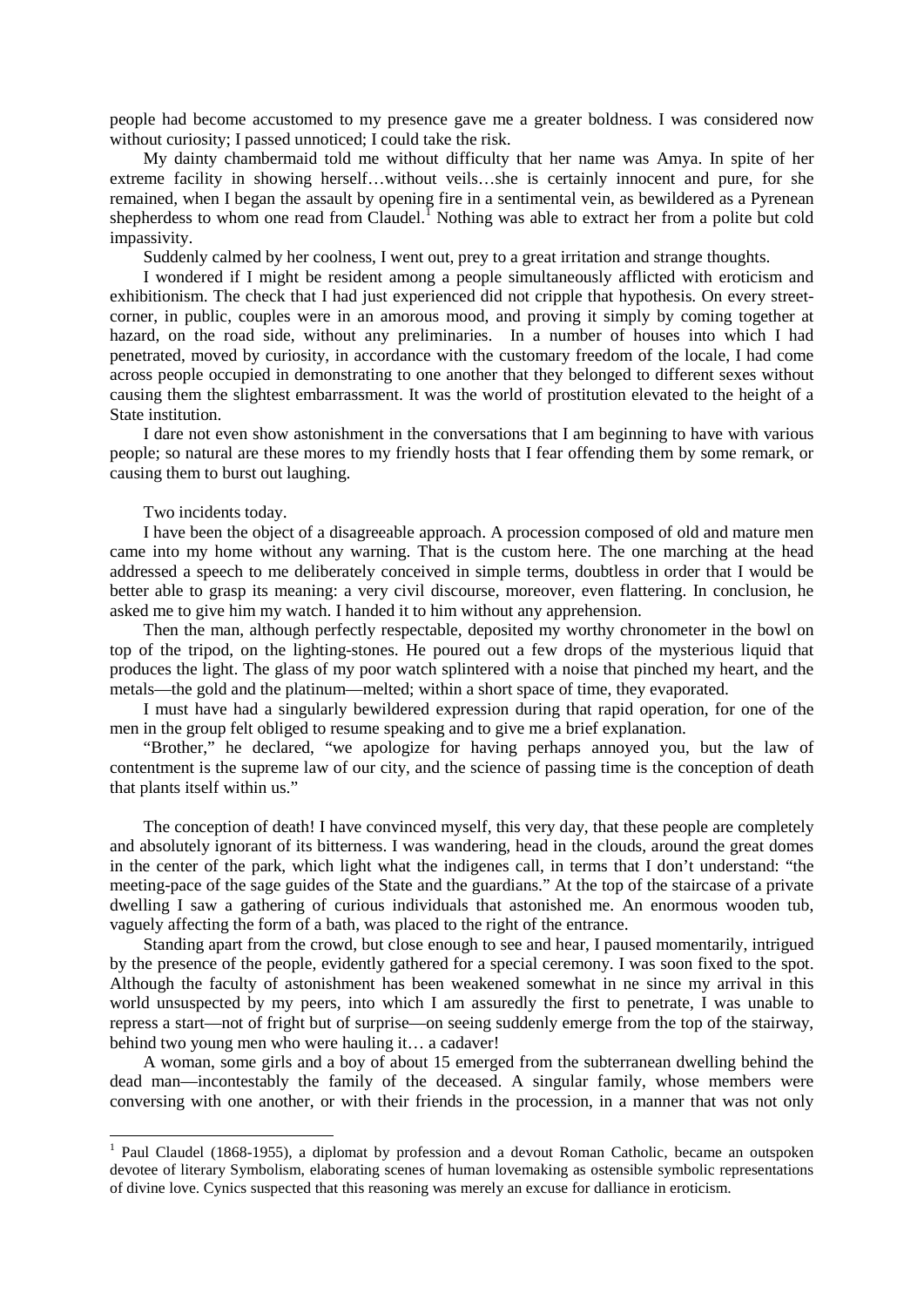perfectly indifferent and detached, but often manifested an indecent and scandalous gaiety, which went as far as uttering bursts of cynical laughter over the poor corpse. One of the idlers in the street, who seemed to be acquainted with the family of the dead man, confirmed that these joyful individuals really were the wife and children of the departed.

"It's probable," I said, "that the man, when alive, was wicked, harsh, egotistical and odious to his relatives by virtue of his character and his vices. It is, however, rather cruel to laugh like that over his body, whatever his faults on Earth might have been. In my country, death absolves the wickedest, conferring serenity upon them and granting them pardon."

"Ararizo," my interlocutor replied, "was good and kind, indulgent and generous of heart. He dispensed affection and happiness to his family and they surrounded his life with love and tender variation. He has been a father, a husband, a brother, and a beloved friend, and no one in the city ever failed to cite him as an example."

I no longer understood anything, and, at the risk of augmenting the scandal, exclaimed vehemently: "But why, in that case, far from experiencing grief, are his family rejoicing so scandalously?"

It was evident to me that the word "grief" was absolutely, totally and completely devoid of meaning to my interlocutor, failing to awaken the memory of any reality in his mind. The explanations I attempted to make him understand the term did not even arouse a suspicion of what I meant. The expressions "chagrin," "distress" and "suffering" found no more echo in his intellect or sensibility. The most absolute and sincere incomprehension in his face affirmed as much. I could not admit any deception.

I finally succeeded in finding an explanatory circumlocution that allowed him to glimpse—oh, very vaguely—a state of mind troubled by opposition to the invariably happy equilibrium that was the ordinary and constant mood of the inhabitants of this world—which, since then, having found it to be exactly opposite to ours, I have privately named the *Inverted World*.

The man remained thoughtful for a long moment, confusedly considering what I had just revealed to him, which he could only glimpse effortfully, in a semi-conscious fashion.

"Why would you want Ararizo's family to experience what you say?" he asked, finally raising his head.

Although I was used to seeing things happening, on this new and unexpected continent, in direct opposition to what I had previously considered to be the absolute and universal law of humankind, I nevertheless thought for an instant that it was an eccentric's joke or a quibbler's paradox. After all, death is death everywhere, in all latitudes: a tearing apart, a separation, a cruel mystery! The man's gaze, however, was honest and sincere, even naïve.

"Why? Because he's dead, of course! They will never see him again! He will no longer be the great loving protector of their household!"

"And you find that regrettable? Look, here is a basket of dead roses, which have lavished their perfumed soul upon you. They have been your friends. They have loved you and you have loved them. They are dead. You are not desolate. You will see others, but these delicate companions…never again." Then, after a pause: "So you consider death to be a great misfortune?"

"Certainly."

"But what do you think, then about the eternity of life?"

I misunderstood that question. I thought the man was talking about a dogma of his religion, which was still unknown to me.

Immediately, he added: "If Ararizo had been condemned to become immortal, his family would have had reason to mourn."

This time, I did not understand at all.

"Besides," the indigene continues, "the dead man was a function of our nature and of life itself. We are always glad when these functions are accomplished normally. We know only too well what it is to be abnormal and not to die. No, truly, I don't understand your question—nor, entirely, what you mean by the word 'mourn.' We could easily avoid dying, if we wanted to, but it's too terrible. Why, then do you think it more important to die than to live, and that it is more necessary to lament a dead man than a living one? It's the same thing. A family does not 'mourn' when a child is born!"

I have certainly never felt such an extreme sensation of bewilderment. While I write these motes, mists of madness invade my poor brain, questions and hypotheses collide in a vertiginous whirl, in